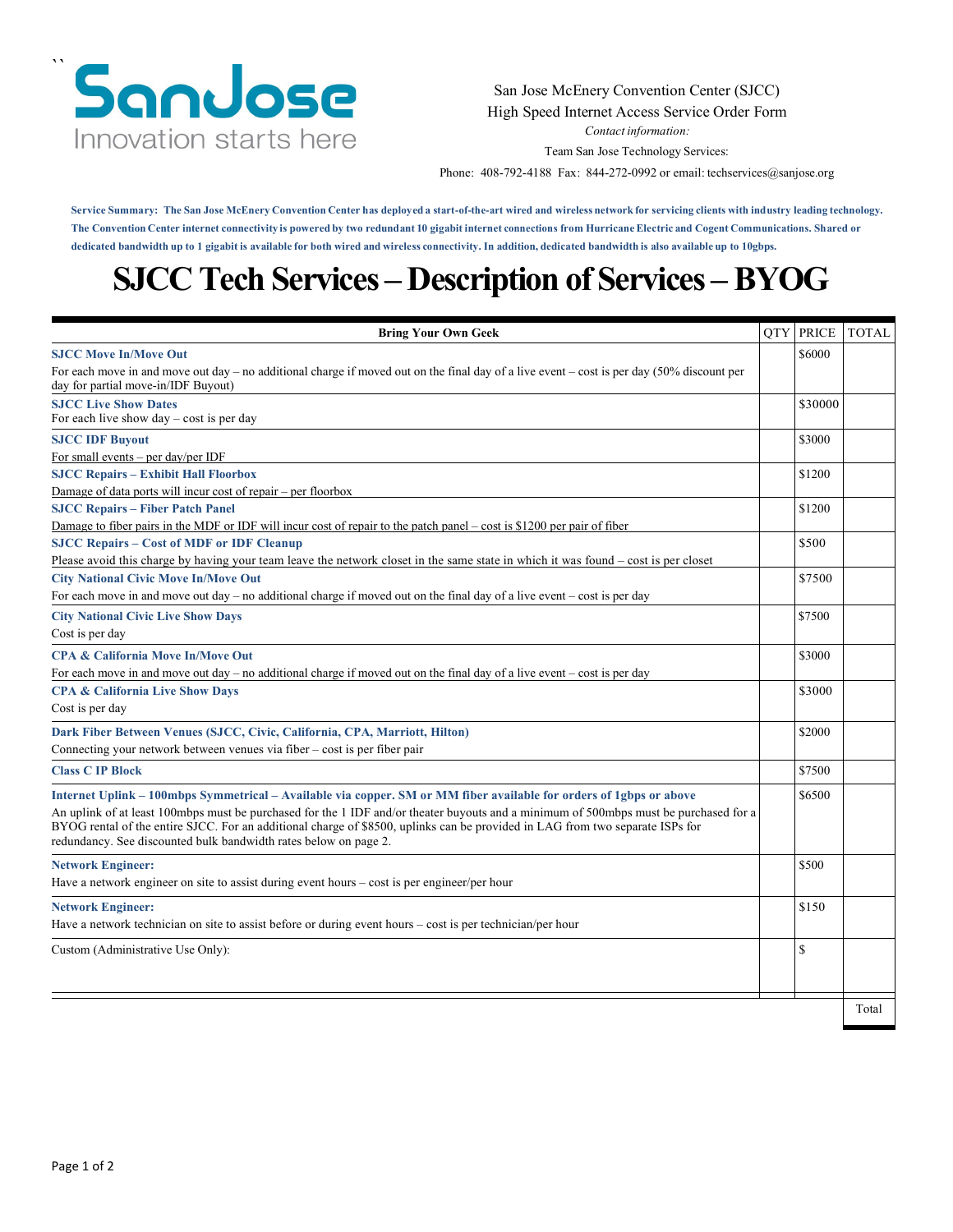### **SJCC Bandwidth Prices:**

| <b>Bandwidth Tier</b> | 2016-2021 Cost | 2022 Cost    |
|-----------------------|----------------|--------------|
| 100mbps               | \$29,700.00    | \$6,500.00   |
| 500mbps               | \$34,500.00    | \$25,500.00  |
| 1 Gigabits            | \$65,000.00    | \$40,500.00  |
| 2 Gigabits            | \$130,000.00   | \$50,500.00  |
| 3 Gigabits            | \$195,000.00   | \$60,500.00  |
| 4 Gigabits            | \$260,000.00   | \$70,500.00  |
| 5 Gigabits            | \$325,000.00   | \$80,500.00  |
| 6 Gigabits            | \$390,000.00   | \$90,500.00  |
| 7 Gigabits            | \$455,000.00   | \$100,500.00 |
| 8 Gigabits            | \$520,000.00   | \$110,500.00 |
| 9 Gigabits            | \$585,000.00   | \$120,500.00 |
| 10 Gigabits           | \$650,000.00   | \$130,500.00 |

\*Discounts will only be applied to the closest bandwidth tier with no fractional bandwidth discounts. \*Pricing is subject to change.

### **Video Services:**

The Switch: [https://www.theswitch.tv](https://www.theswitch.tv/)

Team San Jose is proud to partner with The Switch for video production and distribution. Video content can be produced and delivered to any of the The Switch locations from any of our venues. Team San Jose charges a flat fee of \$4,000 per event for connectivity within the Convention Center. Additional fiber cross-connect charges apply for outlying facilities.

### **Carrier Preference:**

Team San Jose support client preferences for carriers and will assist in landing their preferred carriers to the facility. However, as the exclusive provider of bandwidth, any 3<sup>rd</sup> party circuits will incur charges in accordance to the rate schedule outlined above for bandwidth. These fees are in addition to any costs  $3<sup>rd</sup>$  party circuit providers may charge.